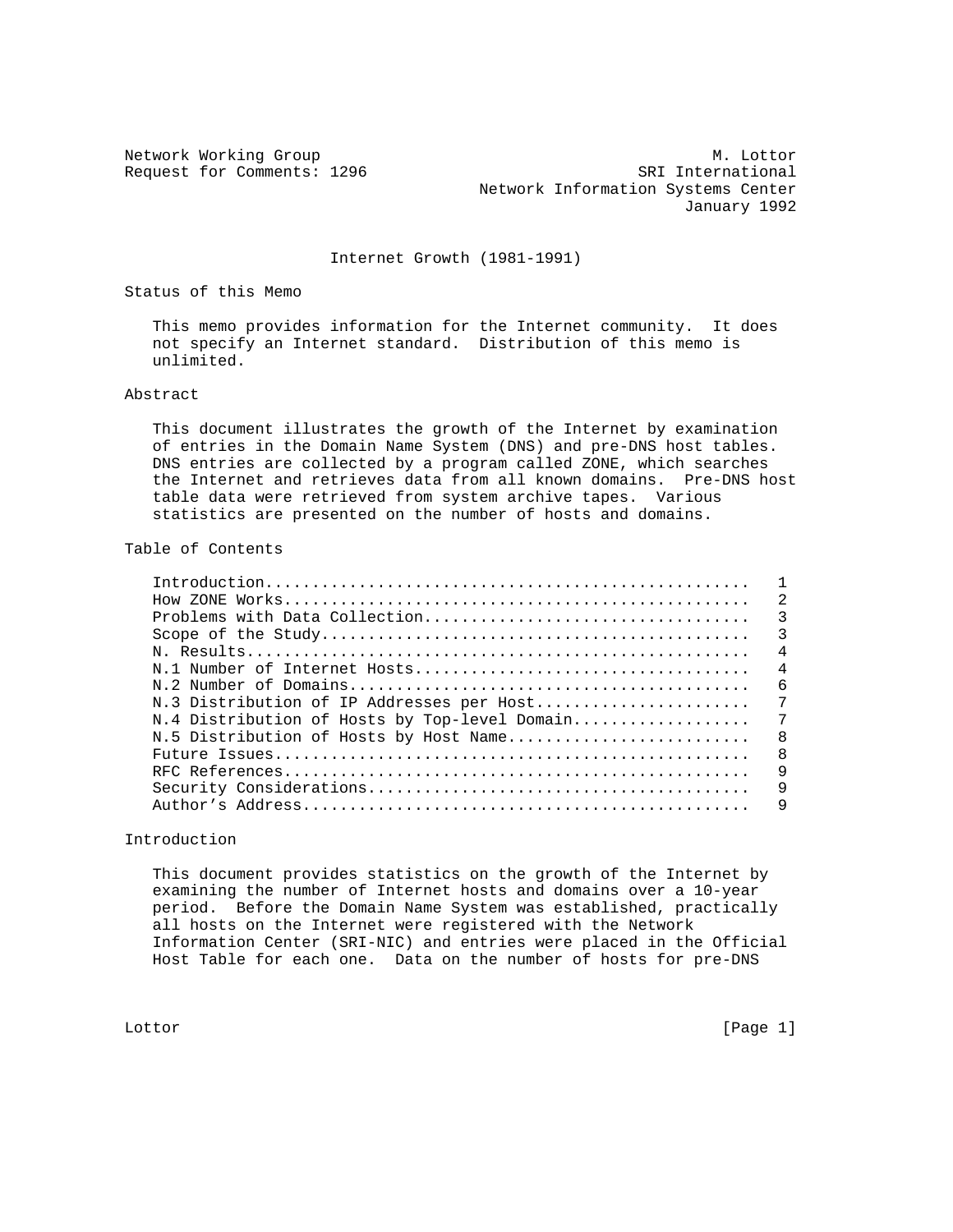years comes from copies of the host table at selected times. The DNS system was introduced around 1984 but took almost 4 years before it was fully implemented on the Internet. However, by this time many hosts were no longer registered in the Host Table.

 In 1986, the ZONE (Zealot Of Name Edification) program was written. ZONE was originally intended to be used during the host-table-to-DNS transition period. ZONE would "walk" the DNS tree and build a host table of all the information it collected. This host table could then be used by sites that had not yet made the DNS transition. However, ZONE was never used for this purpose. Instead, it was found to be useful for collecting statistics on the size of the domain system and the Internet.

 ZONE could not collect complete data on the DNS until around 1988, because early versions of BIND (the popular Unix DNS implementation) had major problems with the zone transfer function of the DNS protocol. ZONE has been used in varying ways ever since to collect this information. In the first few years, it was used to produce a wall-size chart of the domain tree. However, the number of domains quickly outgrew the size of the wall and the charts were abandoned. In later years, statistics on the number of hosts and domains were extracted from the resulting host table, sometimes categorizing data based on top-level domain names or on computer system type or manufacturer.

 The time to gather the data also grew from hours to a week, and the size of the host table produced soon reached 50 megabytes. In order to reduce the amount of data collected, ZONE is now run in a mode collecting only host names and IP addresses, ignoring protocol, host information and MX record data. The host table is then groveled over by some utilities (such as sort, uniq and grep) to produce the statistics required. ZONE is currently run every 3 months at SRI.

### How ZONE Works

 ZONE maintains a list of domains and their servers and a flag indicating whether information for a domain has been successfully loaded from one of the servers. Because of another bug in BIND, ZONE must be primed with a list of all the top-level domains and their name servers. It then cycles through the domain list, attempting to contact one of the servers for each domain not yet transferred. When a server is contacted (via TCP), a Start of Authority (SOA) query is first sent to make sure the server is authoritative for the domain being requested. If so, then a zone transfer query (AXFR) is sent to request all the resource records for the domain to be retrieved.

When a name server record (NS) is received, the referenced domain and

Lottor [Page 2]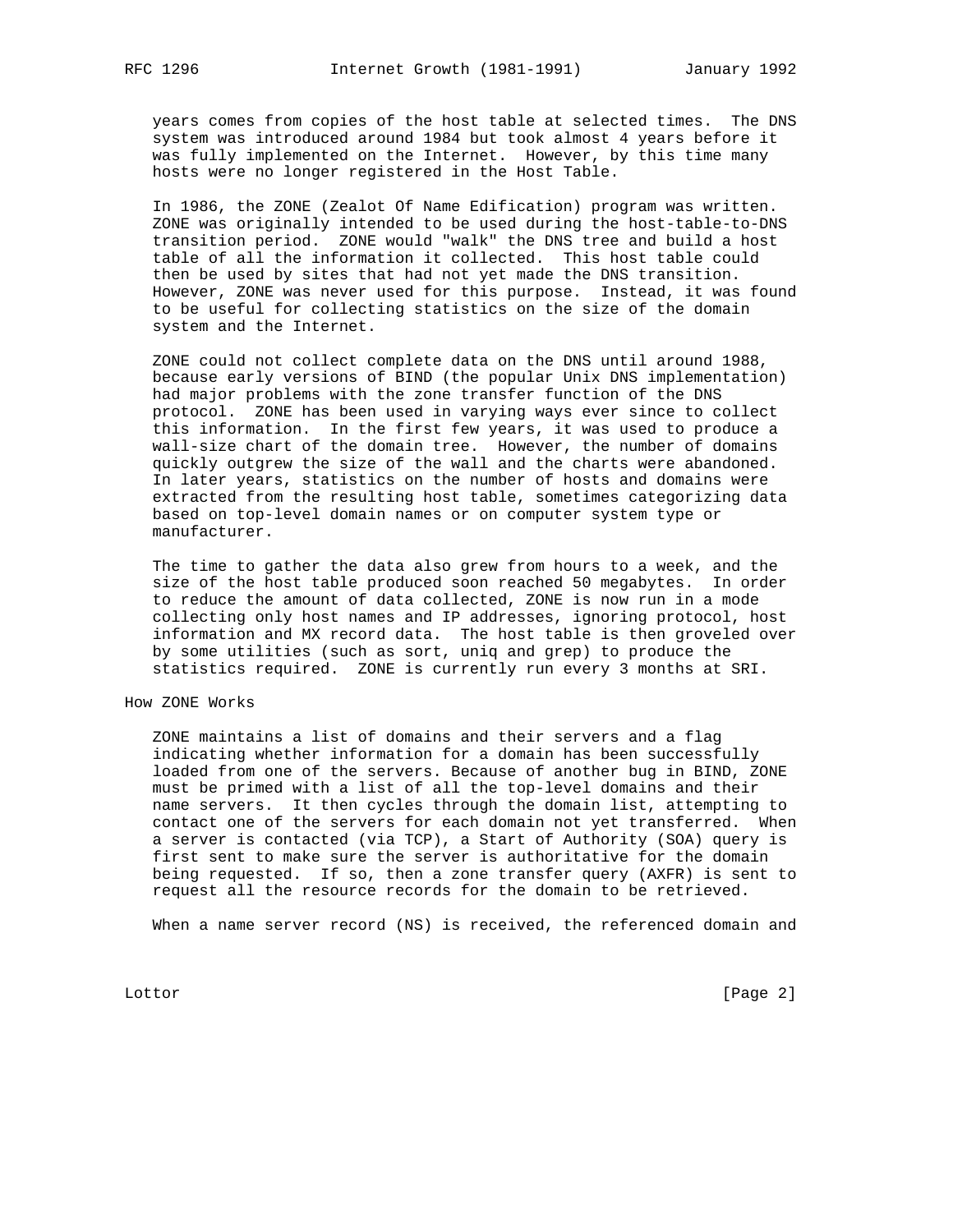server are added to the list of domains to process. When host records (A, CNAME, HINFO, MX) are received, they are added to an in core table of host information. The program ends when it has cycled through the entire list of domains without receiving any new information. It then dumps the table of host information to a HOSTS.TXT format file.

Problems with Data Collection

 For various reasons, some Internet sites do not allow zone transfers of their domain servers. ZONE also eventually gives up trying to transfer a domain after too many failures. The number of domains that could not be zone transferred during the 1-Jan-92 ZONE run was around 800 out of 17,000. Additionally, it is assumed that not all hosts on the Internet are registered in a domain server. These problems cause the statistics gathered by ZONE to be lower than the actual amounts.

 Manual review of some of the data collected by ZONE also shows a lot of random entries in the DNS. Misformatted entries may cause bogus server or host records to appear. Many times a server is found to not be authoritative for the domain listed. Sometimes entire domains are renamed and their old entries left in place for a transition period, thus causing each host within that domain to be counted twice. These problems cause the results of ZONE to be higher than the actual amounts.

 Manual scanning of the data indicates that the additional entries are insignificant compared to the missing entries discussed earlier. ZONE data can thus be viewed as the minimum number of Internet hosts, and not the actual figures.

 A final problem with data collection is that of expense. Downloading domain information from every domain on the Internet generates a large amount of network traffic. It also puts an extra CPU load on each domain server it must contact. An organized effort might be considered to have only one such program doing this on the Internet at regularly scheduled intervals to keep the problem of multiple data collectors from occurring.

Scope of the Study

 A problem with counting hosts and domains on the Internet is defining what the Internet really is. Finding host entries in the DNS does not necessarily indicate that the host is reachable from the Internet. Many companies have mail gateways between the Internet and their local nets, thus disallowing direct access. However, some of these companies advertise all their hosts, and some advertise only

Lottor [Page 3]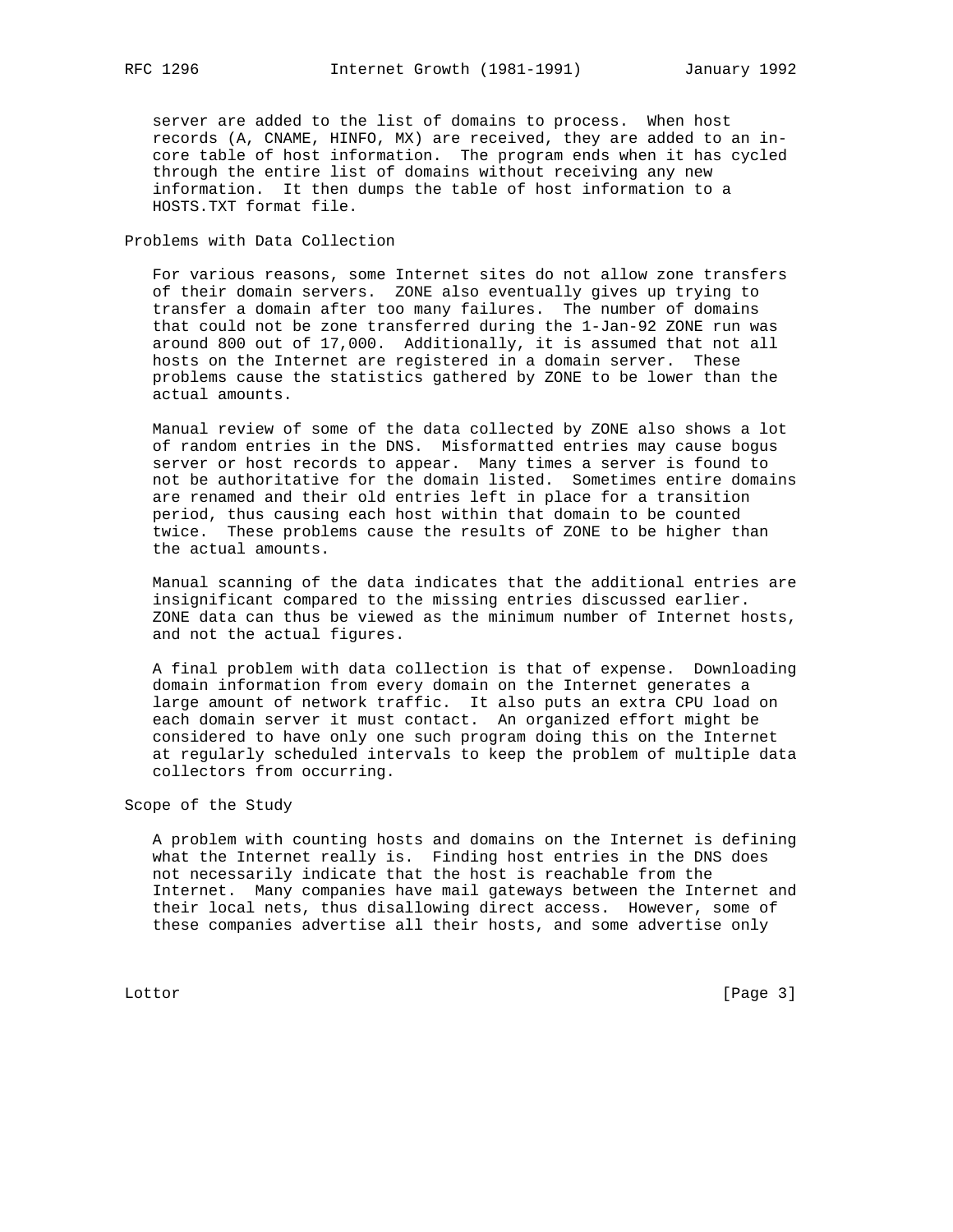the gateway. Are these hosts on the Internet or not?

 Furthermore, many domains in the DNS are just mail-forwarding (MX) entries for off-Internet (such as Usenet) sites. Are these domains really part of the Internet and should they be counted in an Internet size study?

 For the purposes of this study, a host has been defined as a [name(s),IP-address(es)] grouping discovered from the DNS. This prevents us from counting a host with multiple names or addresses more than once. However, this does not consider whether the host is directly accessible or not. When ZONE counts the number of domains it includes all domains referenced by an NS record in the DNS, thus including MX-only domain sites in the final results.

### N. Results

 This section presents data from archive tapes of SRI-NIC from 1981 to 1986, and statistics gathered by runs of ZONE from 1986 to 1992.

N.1 Number of Internet Hosts

Date Hosts

 The chart below shows the number of IP hosts on the Internet. These are hosts with at least one IP address assigned. Data was collected by ZONE except where noted. The following two sections are graphs of the data in this chart.

| Ducc  | 110060  |                 |  |
|-------|---------|-----------------|--|
| 08/81 | 213     | Host table #152 |  |
| 05/82 | 235     | Host table #166 |  |
| 08/83 | 562     | Host table #300 |  |
| 10/84 | 1,024   | Host table #392 |  |
| 10/85 | 1,961   | Host table #485 |  |
| 02/86 | 2,308   | Host table #515 |  |
| 11/86 | 5,089   |                 |  |
| 12/87 | 28,174  |                 |  |
| 07/88 | 33,000  |                 |  |
| 10/88 | 56,000  |                 |  |
| 01/89 | 80,000  |                 |  |
| 07/89 | 130,000 |                 |  |
| 10/89 | 159,000 |                 |  |
| 10/90 | 313,000 |                 |  |
| 01/91 | 376,000 |                 |  |
| 07/91 | 535,000 |                 |  |
| 10/91 | 617,000 |                 |  |
| 01/92 | 727,000 |                 |  |
|       |         |                 |  |

Lottor [Page 4]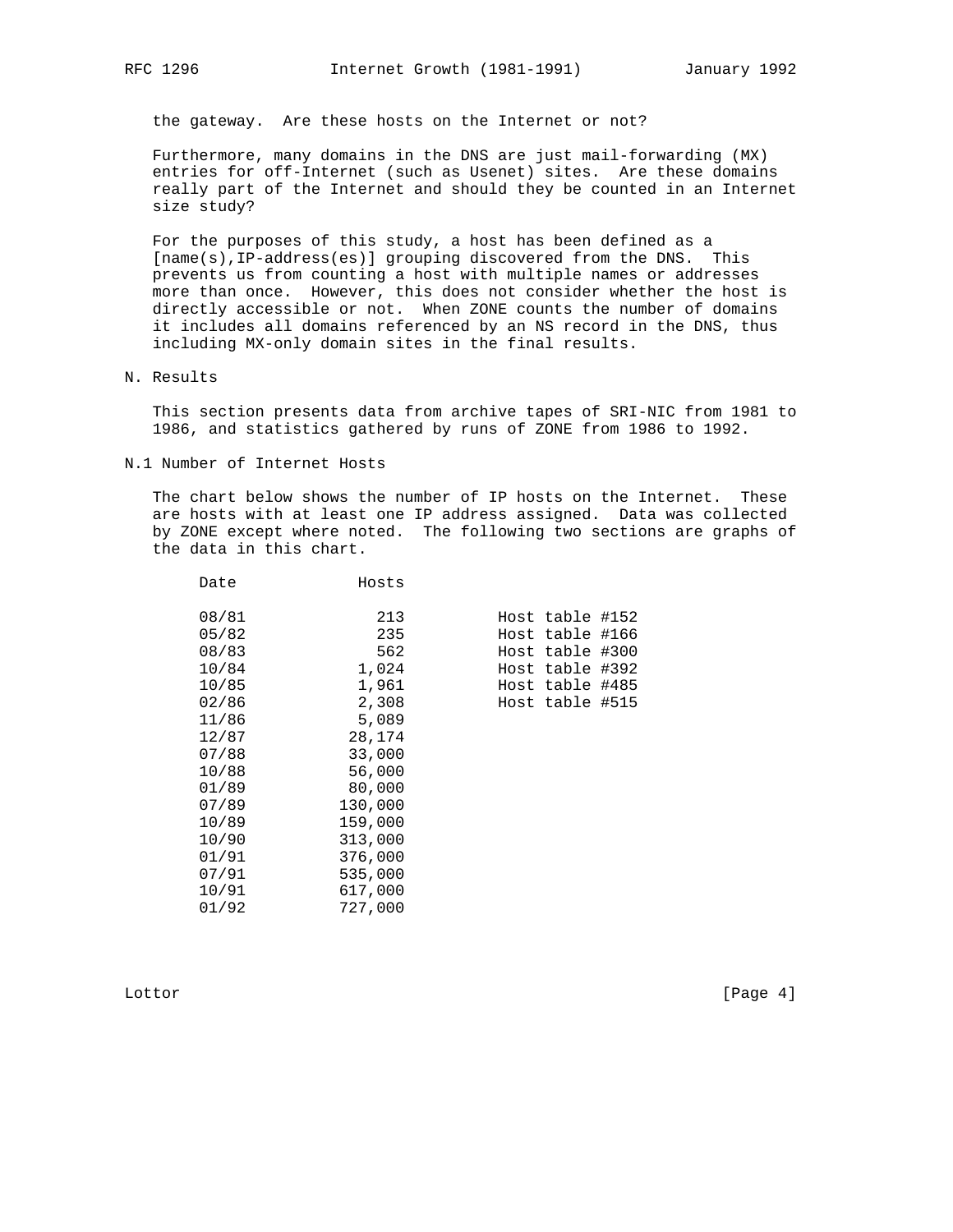|            |                              |                              |              |                |         | Number of Internet Hosts (linear)                            |   |                 |                |              |             |              |
|------------|------------------------------|------------------------------|--------------|----------------|---------|--------------------------------------------------------------|---|-----------------|----------------|--------------|-------------|--------------|
| 800        |                              |                              |              |                |         |                                                              |   |                 |                |              |             |              |
| 780        |                              |                              |              |                |         |                                                              |   |                 |                |              |             |              |
| 760        |                              |                              |              |                |         |                                                              |   |                 |                |              |             |              |
| 740        |                              |                              |              |                |         |                                                              |   |                 |                |              |             | $\star$      |
| 720        |                              |                              |              |                |         |                                                              |   |                 |                |              |             |              |
| 700        |                              |                              |              |                |         |                                                              |   |                 |                |              |             |              |
| 680        |                              |                              |              |                |         |                                                              |   |                 |                |              |             |              |
| 660        |                              |                              |              |                |         |                                                              |   |                 |                |              |             |              |
| 640        |                              |                              |              |                |         |                                                              |   |                 |                |              |             |              |
| 620        |                              |                              |              |                |         |                                                              |   |                 |                |              |             |              |
| 600        | Т                            |                              |              |                |         |                                                              |   |                 |                |              |             | $^\star$     |
| 580        | $\boldsymbol{\mathrm{h}}$    |                              |              |                |         |                                                              |   |                 |                |              |             |              |
| 560        | $\circ$                      |                              |              |                |         |                                                              |   |                 |                |              |             |              |
| 540        | u                            |                              |              |                |         |                                                              |   |                 |                |              |             |              |
| 520        | $\mathtt{s}$                 |                              |              |                |         |                                                              |   |                 |                |              |             | $\star$      |
| 500        | a                            |                              |              |                |         |                                                              |   |                 |                |              |             |              |
| 480        | $\mathbf n$                  |                              |              |                |         |                                                              |   |                 |                |              |             |              |
| 460        | d                            |                              |              |                |         |                                                              |   |                 |                |              |             |              |
| 440        | $\mathtt{s}$                 |                              |              |                |         |                                                              |   |                 |                |              |             |              |
| 420        |                              |                              |              |                |         |                                                              |   |                 |                |              |             |              |
| 400        | $\circ$                      |                              |              |                |         |                                                              |   |                 |                |              |             |              |
| 380        | $\ensuremath{\mathbf{f}}$    |                              |              |                |         |                                                              |   |                 |                |              |             |              |
| 360        |                              |                              |              |                |         |                                                              |   |                 |                |              | $^\star$    |              |
| 340        | Η                            |                              |              |                |         |                                                              |   |                 |                |              |             |              |
| 320        | $\circ$                      |                              |              |                |         |                                                              |   |                 |                |              |             |              |
| 300        | $\mathtt{s}$                 |                              |              |                |         |                                                              |   |                 |                |              | $\star$     |              |
| 280        | $\sf t$                      |                              |              |                |         |                                                              |   |                 |                |              |             |              |
| 260        | $\mathtt{s}$                 |                              |              |                |         |                                                              |   |                 |                |              |             |              |
| $240$      |                              |                              |              |                |         |                                                              |   |                 |                |              |             |              |
| 220        |                              |                              |              |                |         |                                                              |   |                 |                |              |             |              |
| 200        |                              |                              |              |                |         |                                                              |   |                 |                |              |             |              |
| 180        |                              |                              |              |                |         |                                                              |   |                 |                |              |             |              |
| 160        |                              |                              |              |                |         |                                                              |   |                 |                |              |             |              |
| 140        |                              |                              |              |                |         |                                                              |   |                 |                | $\star$      |             |              |
| 120        |                              |                              |              |                |         |                                                              |   |                 |                | $\star$      |             |              |
| 100        |                              |                              |              |                |         |                                                              |   |                 |                |              |             |              |
| 80         |                              |                              |              |                |         |                                                              |   |                 | $^\star$       |              |             |              |
| 60         |                              |                              |              |                |         |                                                              |   |                 |                |              |             |              |
|            |                              |                              |              |                |         |                                                              |   |                 | $\star$        |              |             |              |
| $40$<br>20 |                              |                              |              |                |         |                                                              |   |                 | $^\star$       |              |             |              |
|            |                              |                              |              |                |         |                                                              |   | $\dots * \dots$ |                |              |             |              |
|            |                              |                              |              |                |         |                                                              |   |                 |                |              |             |              |
|            | 8                            | 8                            | 8            | $\,8\,$        | $\,8\,$ | 8                                                            | 8 | 8               | 8              | 9            | 9           | 9            |
|            | $\mathbf 1$                  | $\overline{a}$               | $\mathbf{3}$ | $\overline{4}$ | 5       | 6 7                                                          |   | 8               | 9 <sup>°</sup> | $\mathsf{O}$ | $\mathbf 1$ | $\mathbf{2}$ |
|            |                              |                              |              |                |         | Date                                                         |   |                 |                |              |             |              |
|            | $\mathsf{H} \neq \mathsf{H}$ | = data point, "." = estimate |              |                |         |                                                              |   |                 |                |              |             |              |
|            |                              |                              |              |                |         | This graph is a linear plot of the number of Internet hosts. |   |                 |                |              |             |              |

Lottor [Page 5]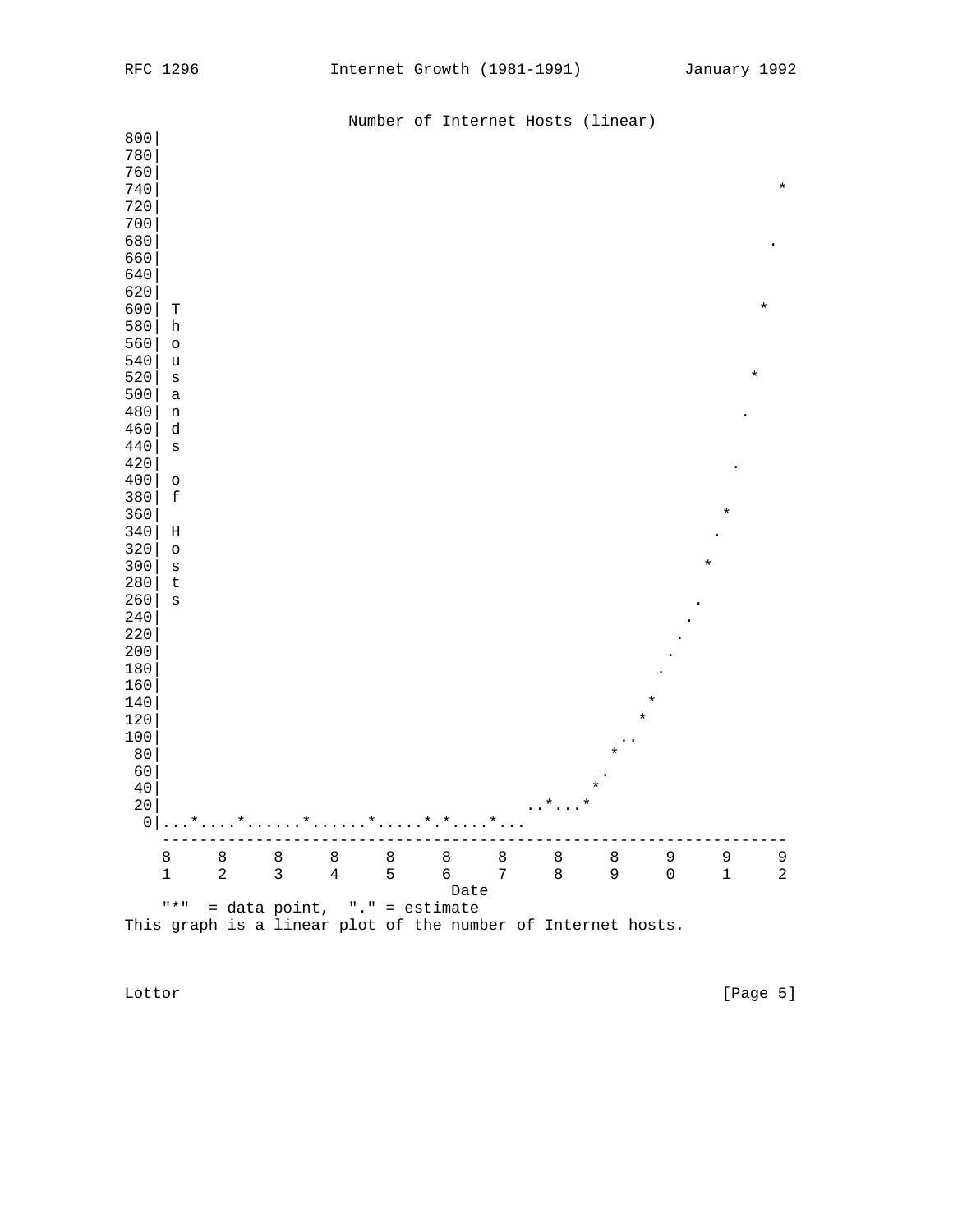

"\*" = data point, "." = estimate

This graph is a logarithmic plot of the number of Internet hosts.

N.2 Number of Domains

 This chart shows the number of domains existing in the Internet Domain Name System as collected by ZONE.

| Date  | Domains |
|-------|---------|
|       |         |
| 07/88 | 900     |
| 10/88 | 1,280   |
| 01/89 | 2,600   |
| 07/89 | 3,900   |
| 10/89 | 4,800   |
| 10/90 | 9,300   |
| 01/91 | 11,200  |
| 07/91 | 16,000  |
| 10/91 | 18,000  |
| 01/92 | 17,000  |

Lottor [Page 6]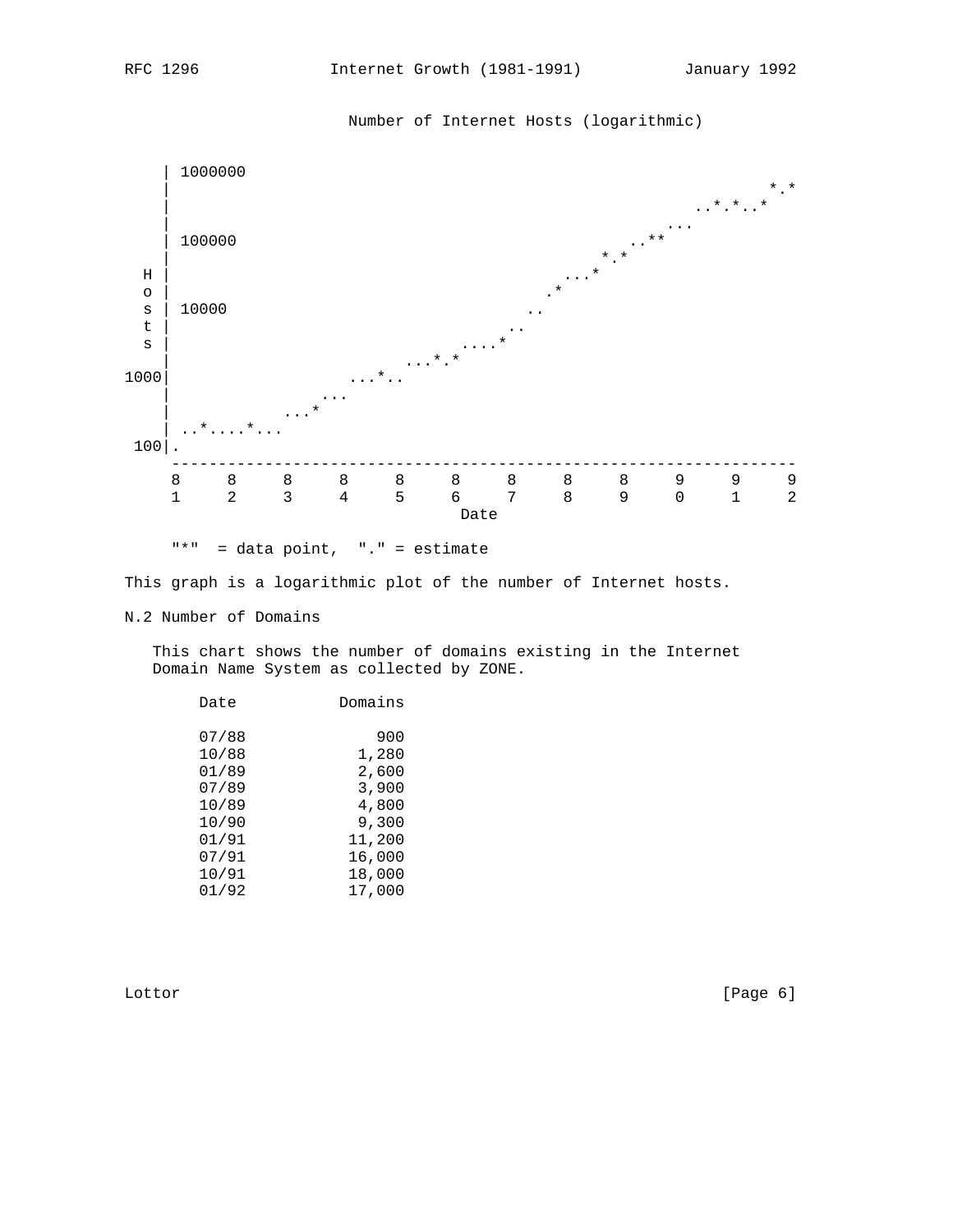# N.3 Distribution of IP Addresses per Host

This chart shows how many hosts have how many IP addresses. This data was collected on 1-Jan-92 and only the first 10 entries are shown.

| Addresses | Hosts  |
|-----------|--------|
| 1         | 715143 |
| 2         | 9015   |
| 3         | 1027   |
| 4         | 556    |
| 5         | 314    |
| 6         | 213    |
| 7         | 100    |
| 8         | 85     |
| 9         | 58     |
| 10        | 71     |

### N.4 Distribution of Hosts by Top-level Domain

This chart shows the number of hosts per top-level domain (top 40 only) on 1-Jan-92. The percentage listed is the increase since 1-Oct-91. Large variations are probably due to problems and variations in the collection process; these figures are not meant to be authoritative, but serve as reasonable estimates.

| 243020 edu 13% |  | 13011 fr 4%        |                 |            | 1791 dk 4%        |        | $357$ be $-5\%$ |
|----------------|--|--------------------|-----------------|------------|-------------------|--------|-----------------|
| 181361 com 12% |  | 12770 nl           | 21%             |            | $1662$ es $15\%$  |        | 334 gr 14%      |
| 46463 gov 13%  |  | 12647 ch           | 10 <sub>8</sub> |            | 1506 kr 9%        | 308 br | $26$ $%$        |
| 31622 au 19%   |  | 11994 fi           | 15%             |            | $1111$ nz $-16$ % |        | $284$ mx $-5\%$ |
| 31016 de 20%   |  | 10228 no 9%        |                 |            | $1016$ tw $n/a$   |        | $207$ is $0\%$  |
| 27492 mil 26%  |  | 8579 ip 6%         |                 | 929 za n/a |                   |        | 146 pl 97%      |
| 27052 ca 22%   |  | $4109$ net $-49\%$ |                 |            | 784 pt n/a        |        | 127 us 25%      |
| 19117 org 10%  |  |                    | 3324 at 19%     |            | 484 sq 251%       |        | 25 tn 0%        |
| 18984 uk 139%  |  | 2719 it 197%       |                 |            | 448 hk 78%        |        | 24 hu 71%       |
| 18473 se 34%   |  |                    | 2020 il 14%     |            | $374$ ie $-7\$    |        | 6 arpa 0%       |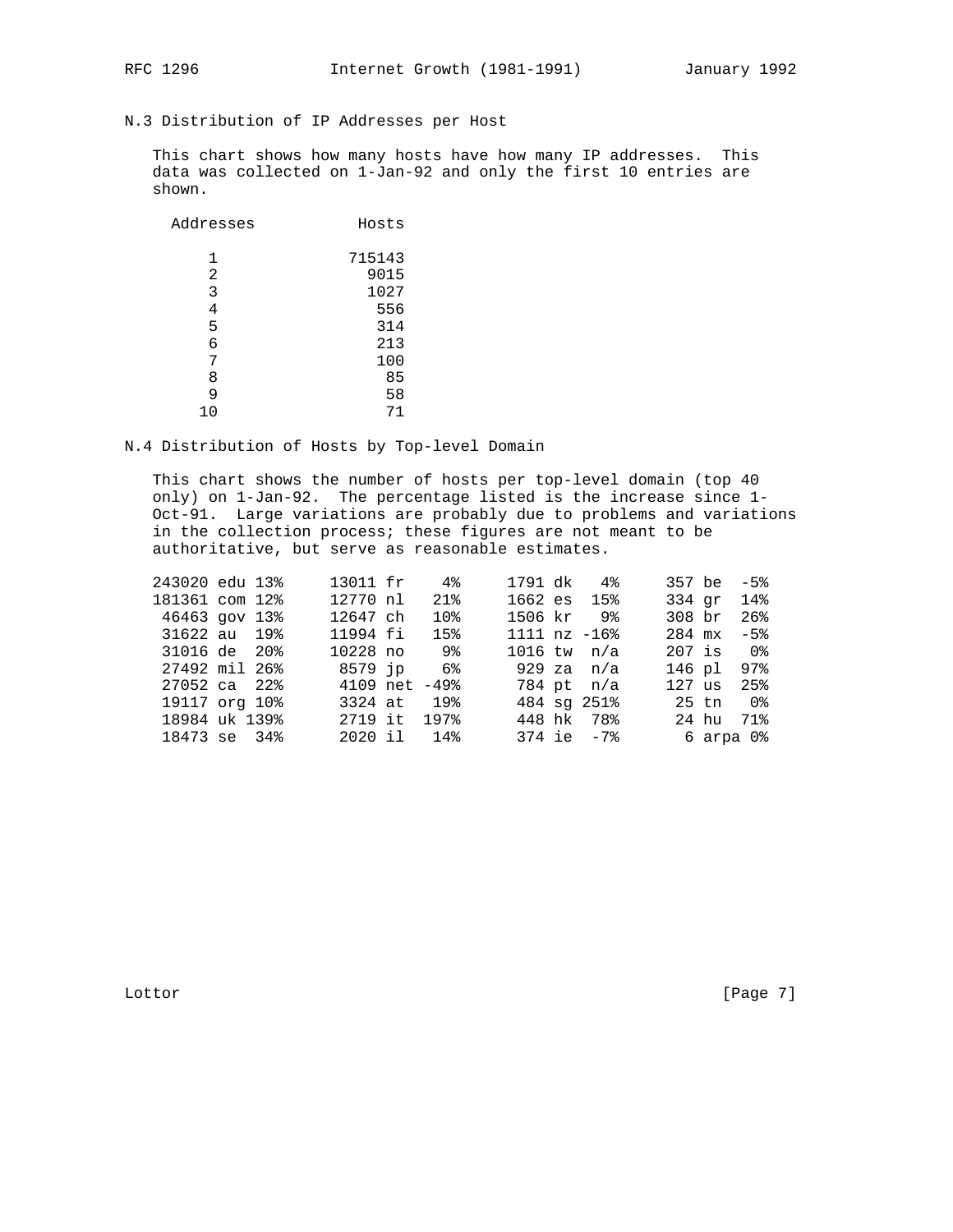## N.5 Distribution of Hosts by Host Name

This chart shows the distribution of hosts by their host name on 1-Jan-92. The host name is defined to be the first part of a fully qualified domain name. Only the top 100 names are shown.

| 384 venus          |        | $204 \text{ mac}4$ |        | 172 mac9           | 155 pollux          |            | 138 chaos          |
|--------------------|--------|--------------------|--------|--------------------|---------------------|------------|--------------------|
| 356 pluto          |        | 201 hobbes         |        | 172 mac11          | 155 frodo           |            | 136 bart           |
| 323 mars           |        | 201 hermes         |        | $170 \text{ mac8}$ | 153 helios          |            | 135 pc5            |
| 288 jupiter        |        | 198 thor           |        | 169 phoenix        | 152 mac17           |            | 135 larry          |
| 286 saturn         |        | 198 sirius         |        | 169 mac12          | 151 vega            | $135$ $cs$ |                    |
| 285 pc1            | 196 qw |                    |        | 169 hal            | $151 \text{ mac}18$ |            | 133 odin           |
| 282 zeus           |        | 195 calvin         |        | 168 snoopy         | 150 falcon          |            | 131 tiger          |
| 262 iris           |        | 194 mac5           |        | 168 mac13          | 150 bach            |            | 131 sparky         |
| 260 mercury        |        | 191 mac10          |        | 167 mac15          | 146 castor          |            | 131 ariel          |
| $259$ mac1         |        | 190 fred           |        | 167 mac14          | $145$ sol           |            | 130 sneezy         |
| 258 orion          |        | 189 titan          |        | 167 grumpy         | 145 dopey           | $128$ mac  |                    |
| $254 \text{ mac2}$ |        | 189 pc3            |        | 163 gandalf        | 144 mac20           |            | $127 \text{ sun1}$ |
| 240 newton         |        | 186 opus           |        | 162 pc4            | 144 mac19           |            | 127 rocky          |
| 234 neptune        |        | $186 \text{ mac}6$ |        | 160 uranus         | 142 spock           |            | $126$ pc $6$       |
| 233 pc2            |        | 185 charon         |        | 159 mac16          | 142 euler           |            | 125 hydra          |
| 224 gauss          |        | 185 apollo         |        | 158 sleepy         | 141 mickey          |            | 125 homer          |
| 222 eagle          |        | 179 mac7           | 158 io |                    | 141 atlas           |            | 124 isis           |
| 213 mac3           |        | 179 athena         |        | 157 earth          | 140 maxwell         |            | $123$ moe          |
| 209 merlin         |        | 177 alpha          |        | 156 europa         | 140 happy           |            | 123 delta          |
| 207 cisco          |        | 172 mozart         |        | 155 rigel          | $140$ doc           |            | 122 pc10           |

### Future Issues

ZONE currently runs on a DECsystem-20 and is written in assembler. The amount of data is quickly reaching the limits of the DEC-20 section address space, and the hardware's ability to survive gets slimmer each day. ZONE assembles all its data in core before dumping it to disk. The implementation does this in order to be able to match host nicknames with official names before dumping complete host records. Sometimes a nickname can be in a different domain than the official name, complicating simpler methods.

A new version of ZONE needs to be written to run on a modern computer system. A completely new architecture should be designed to handle the enormous amount of data collected and expected in the future. Data should be kept on disk so that a system crash will not wipe out days of collection. Multiple zone transfers could be occurring in parallel to reduce the time needed for data gathering. A new ZONE might run continuously, cycling through the domain system on a cycle lasting weeks to a month, updating a local database with statistics collected for each domain. In this way, current statistics on the size of the Internet would always be known. The resulting database

Lottor

 $[Page 8]$